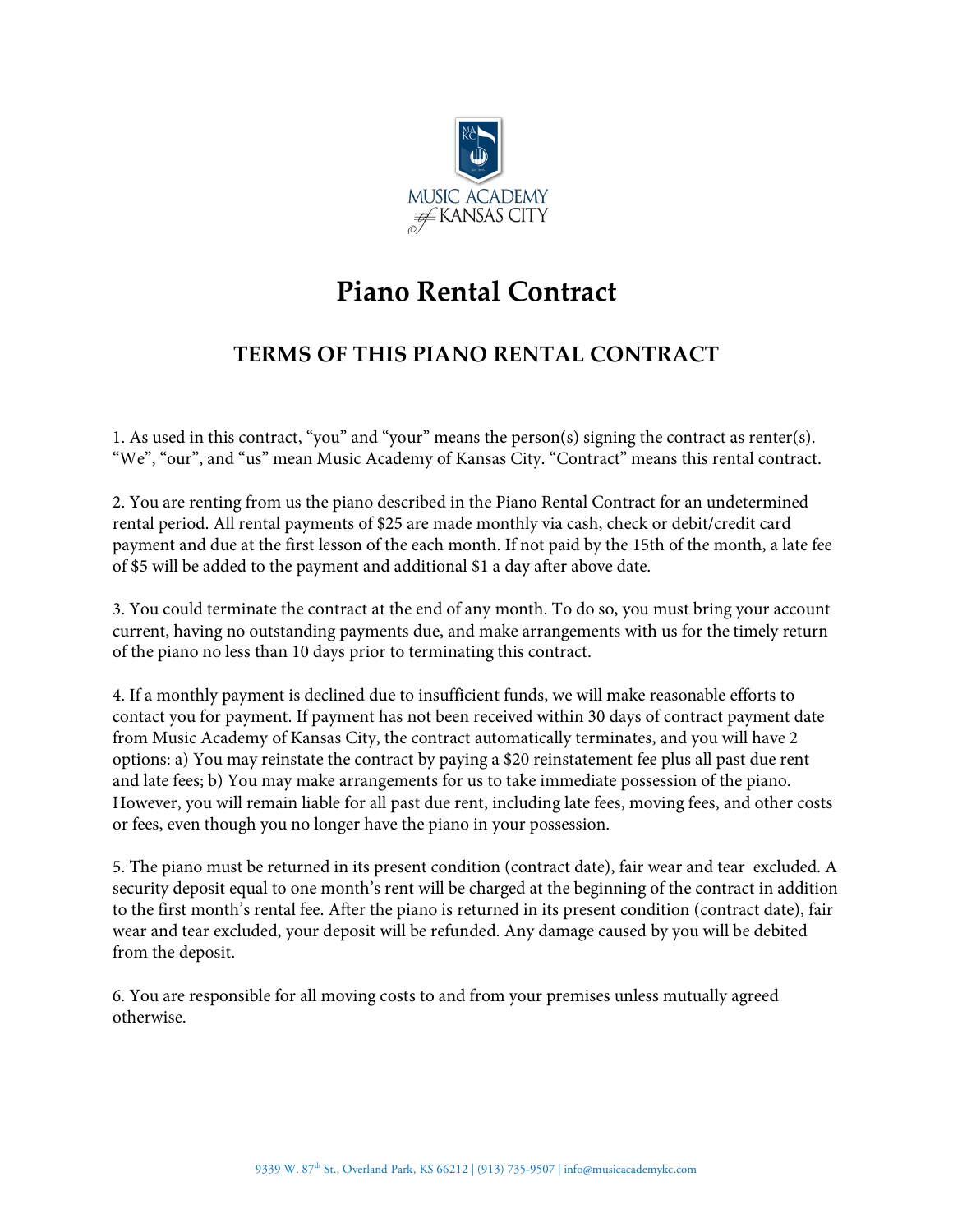7. You are fully and solely liable for damage to, or loss or destruction of the piano from any and all causes, including, but not limited to, accidents, theft, fire, water damage, storm damage, "acts of God", vandalism, malicious mischief and mysterious disappearance. Should such damage or loss occur while the piano is in your possession, you must pay us for the lesser of the cost to repair the damage (if repairable) OR the full market value of the piano upon the termination of this rental contract. These costs are your responsibility regardless of whether the piano is returned to the possession of Music Academy of Kansas City or not.

8. You may not sell, transfer, assign, or sublease your rights under this contract.

9. You agree that the piano will not be placed in a basement, porch, garage, or any other harsh humidity environment that may cause damage to the piano.

10. You agree to keep the piano in your possession at the location shown on this rental agreement. You agree that you will not move the piano from that address without our written consent. If you move the piano without our consent, you will have breached this contract, and we will have the right to take the immediate possession of the piano.

11. You may not sell, mortgage, pawn, pledge, encumber, or dispose of the piano. If you do, you will have breached this contract and you will be liable under applicable law.

12. This is a rental contract only. You have not agreed to purchase this piano.

13. By signing this contract, you certify that you have read it and that you understand the terms. You also certify that the piano you have selected is in good working order and you have been made aware of any pre-existing damage to the piano.